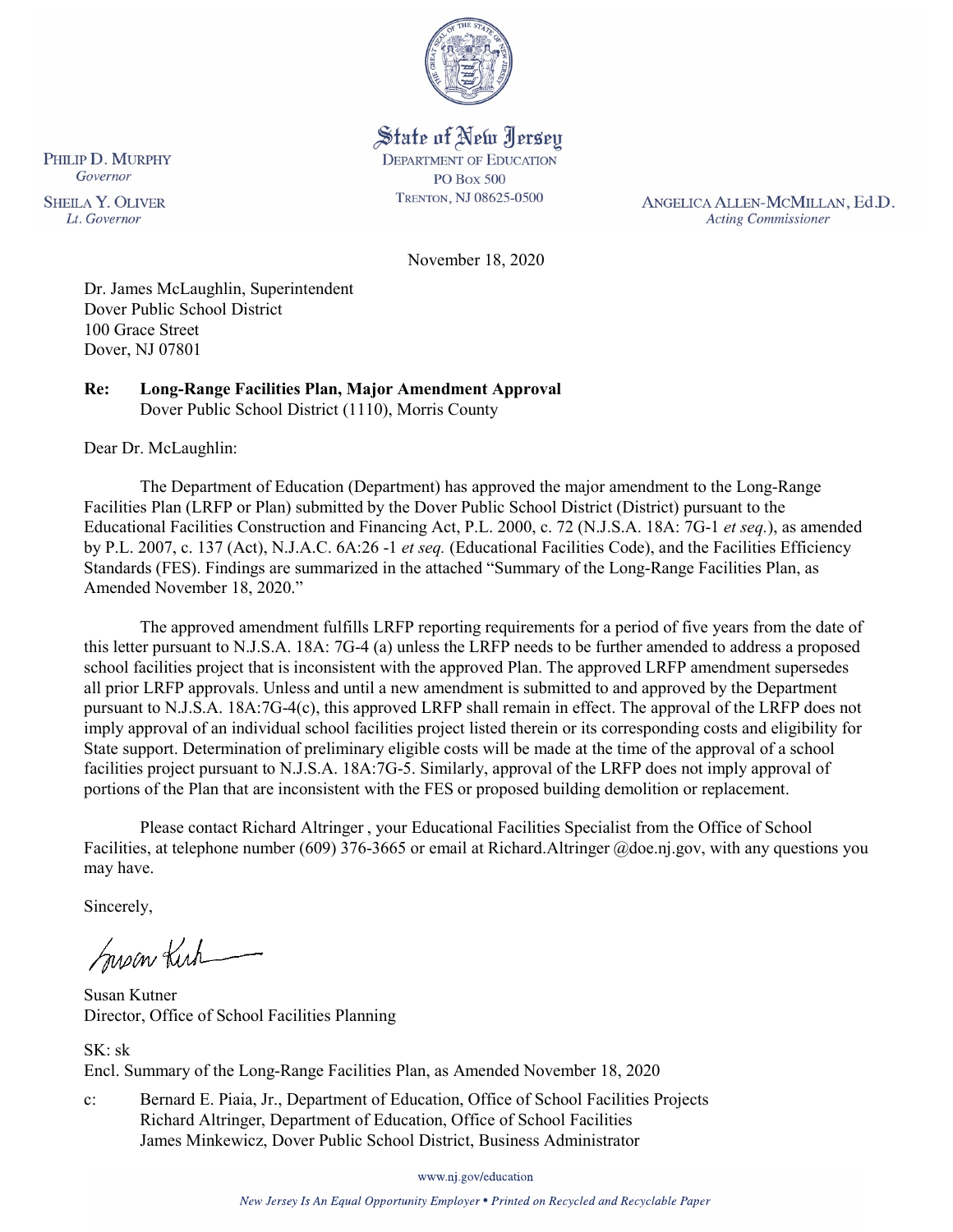# **Dover Public School District (1110) Summary of the Long-Range Facilities Plan, as Amended November 18, 2020**

The Department of Education (Department) has completed its review of the major amendment to the Long-Range Facilities Plan (LRFP or Plan) submitted by the Dover Public School District (District) pursuant to the Educational Facilities Construction and Financing Act, P.L. 2000, c. 72 (N.J.S.A. 18A: 7G-1 *et seq.*), as amended by P.L. 2007, c. 137 (Act), N.J.A.C. 6A:26-1 et seq. (Educational Facilities Code), and the Facilities Efficiency Standards (FES).

The following provides a summary of the District's approved amended LRFP. The summary is based on the standards set forth in the Act, the Educational Facilities Code, the FES, District-reported information in the Department's LRFP reporting system, and supporting documentation. The referenced reports in *italic* text are standard reports available on the Department's LRFP website.

## **1. Inventory Overview**

The District is classified as a Regular Operating District (ROD) for funding purposes. It provides services for students in grades PK-12.

The District identified existing and proposed schools, sites, buildings, rooms, and site amenities in its LRFP. Table 1 lists the number of existing and proposed district schools, sites, and buildings. Detailed information can be found in the *School Asset Inventory Report* and the *Site Asset Inventory Report.*

**As directed by the Department, school facilities projects that have received initial approval by the Department and have been approved by the voters, if applicable, are represented as "existing" in the LRFP.** Approved projects that include new construction and/or the reconfiguration/reassignment of existing program space are as follows: n/a.

| Category                                     | <b>Existing</b> | <b>Proposed</b> |
|----------------------------------------------|-----------------|-----------------|
| Number of Schools (assigned DOE school code) |                 |                 |
| Number of School Buildings <sup>1</sup>      |                 |                 |
| Number of Non-School Buildings <sup>2</sup>  |                 |                 |
| Number of Vacant Buildings                   |                 |                 |
| Number of Sites                              |                 |                 |

#### **Table 1: Number of Schools, School Buildings, and Sites**

Based on the existing facilities inventory submitted by the District:

- Schools using leased buildings (short or long-term):  $n/a$
- Schools using temporary classroom units (TCUs), excluding TCUs supporting construction: North Dover Elementary (070)
- Vacant/unassigned school buildings: n/a

 $\overline{a}$ 

<span id="page-1-1"></span><span id="page-1-0"></span>*<sup>1</sup>* Includes district-owned buildings and long-term leases serving students in district-operated programs

<sup>&</sup>lt;sup>2</sup> Includes occupied district-owned buildings not associated with a school, such as administrative buildings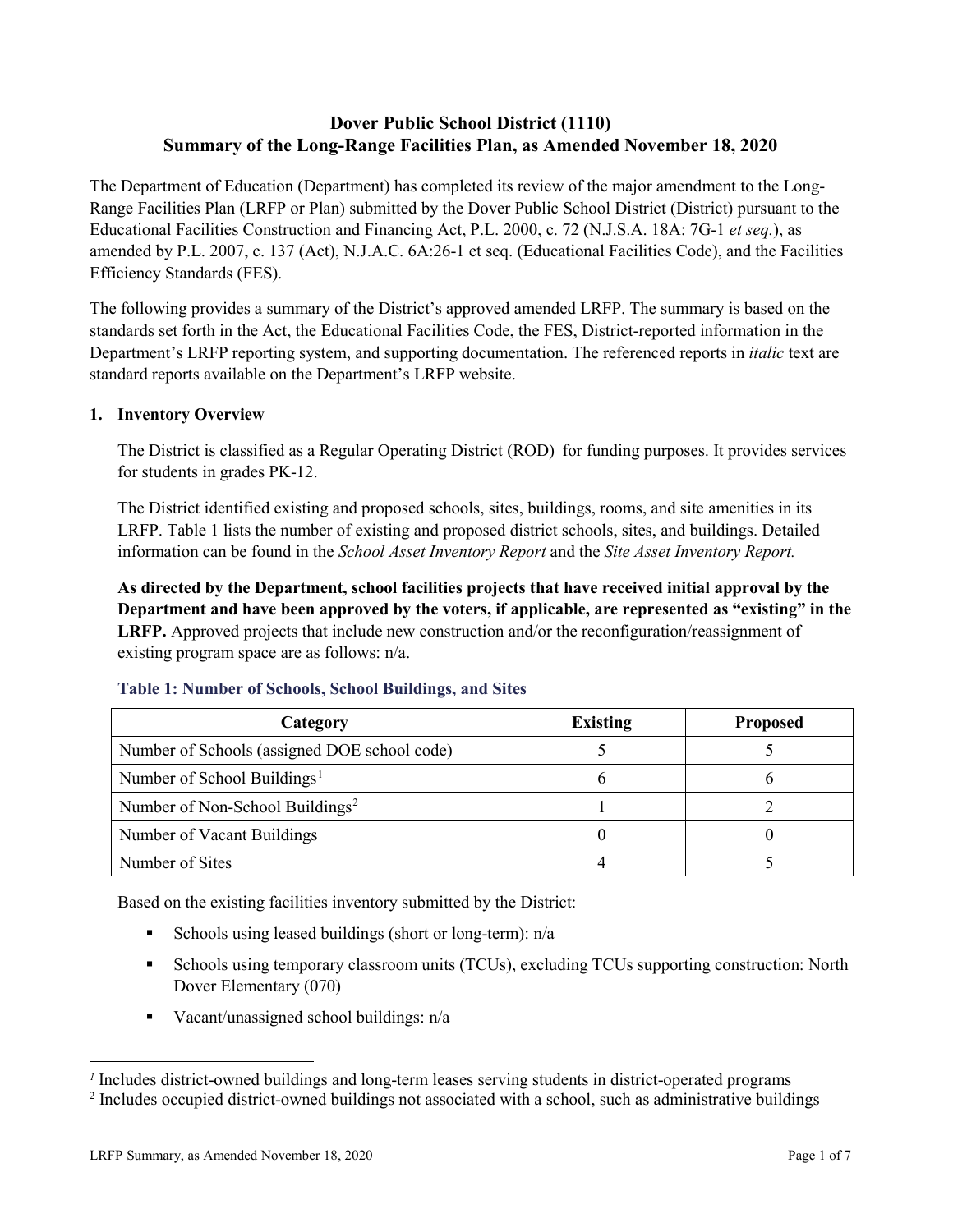Findings:

The Department has determined that the proposed inventory is adequate for approval of the District's LRFP amendment. However, the LRFP determination does not imply approval of an individual school facilities project listed within the LRFP; the District must submit individual project applications for project approval.

# **2. District Enrollments**

The District determined the number of students, or "proposed enrollments," to be accommodated for LRFP planning purposes on a district-wide basis and in each school.

The Department minimally requires the submission of a standard cohort-survival projection using historic enrollment data from the Application for School State Aid (ASSA) or NJ Smart. The cohort-survival method projection method forecasts future students based upon the survival of the existing student population as it moves from grade to grade. A survival ratio of less than 1.00 indicates a loss of students, while a survival ratio of more than 1.00 indicates the class size is increasing. For example, if a survival ratio tracking first to second grade is computed to be 1.05, the grade size is increasing by 5% from one year to the next. The cohort-survival projection methodology works well for communities with stable demographic conditions. Atypical events impacting housing or enrollments, such as an economic downturn that halts new housing construction or the opening of a charter or private school, typically makes a cohort-survival projection less reliable.

## **Proposed enrollments are based on a standard cohort-survival enrollment projection.**

Adequate supporting documentation was submitted to the Department to justify the proposed enrollments. Table 2 provides a comparison of existing and projected enrollments. All totals include special education students.

|                              | <b>Existing Enrollments</b> | <b>District Proposed Enrollments</b> |
|------------------------------|-----------------------------|--------------------------------------|
| <b>Grades</b>                | 2019-20                     | 2023-24                              |
| PK (excl. private providers) | 67                          | 41                                   |
| Grades K to 5                | 1,356                       | 1,191                                |
| Grades 6 to 8                | 755                         | 612                                  |
| Grades 9 to 12               | 929                         | 1,013                                |
| Totals K to 12               | 3,107                       | 2,857                                |

# **Table 2: Enrollments**

Findings:

The Department has determined the District's proposed enrollments to be acceptable for approval of the District's LRFP amendment. The Department will require a current enrollment projection at the time an application for a school facilities project is submitted incorporating the District's most recent enrollments in order to verify that the LRFP's planned capacity is appropriate for the updated enrollments.

## **3. District Practices Capacity**

Based on information provided in the room inventories, District Practices Capacity was calculated for each school building to determine whether adequate capacity is proposed for the projected enrollments based on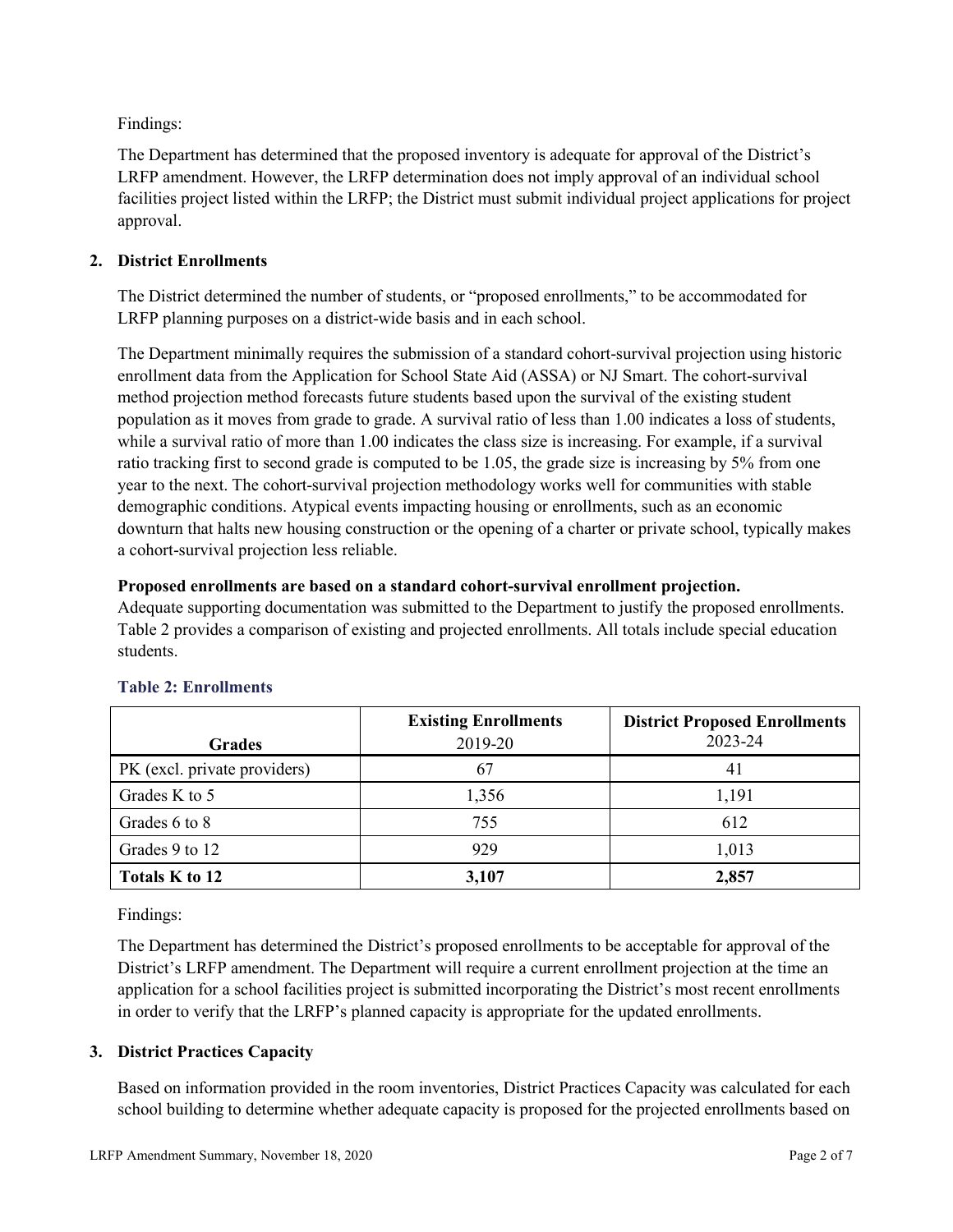district scheduling and class size practices. The capacity totals assume instructional buildings can be fully utilized regardless of school sending areas, transportation, and other operational issues. The calculations only consider district-owned buildings and long-term leases; short term leases and temporary buildings are excluded. **A capacity utilization factor of 90% for classrooms serving grades K-8 and 85% for classrooms serving grades 9-12 is applied in accordance with the FES.** No capacity utilization factor is applied to preschool classrooms.

In certain cases, districts may achieve adequate District Practices Capacity to accommodate enrollments but provide inadequate square feet per student in accordance with the FES, resulting in educational adequacy issues and "Unhoused Students." Unhoused students are considered in the "Functional Capacity" calculations used to determine potential State support for school facilities projects and are analyzed in Section 4.

Table 3 provides a summary of proposed enrollments and existing and proposed District-wide capacities. Detailed information can be found in the LRFP website reports titled *FES and District Practices Capacity Report, Existing Rooms Inventory Report, and Proposed Rooms Inventory Report.*

| <b>Grades</b>              | <b>Proposed</b><br><b>Enrollments</b> | <b>Existing</b><br><b>District</b><br><b>Practices</b><br>Capacity | <b>Existing</b><br>Deviation* | <b>Proposed</b><br><b>District</b><br><b>Practices</b><br>Capacity | <b>Proposed</b><br>Deviation* |
|----------------------------|---------------------------------------|--------------------------------------------------------------------|-------------------------------|--------------------------------------------------------------------|-------------------------------|
| Elementary ( $PK$ to 5)    | 1,232                                 | 1,054.17                                                           | $-177.83$                     | 1,213.80                                                           | $-18.20$                      |
| Middle $(6 \text{ to } 8)$ | 612                                   | 747.48                                                             | 135.48                        | 616.75                                                             | 4.75                          |
| High $(9 \text{ to } 12)$  | 1,013                                 | 920.55                                                             | $-92.45$                      | 986.85                                                             | $-26.15$                      |
| <b>District Totals</b>     | 2,857                                 | 2,722.20                                                           | $-134.80$                     | 2,817.40                                                           | $-39.60$                      |

## **Table 3: District Practices Capacity Analysis**

*\* Positive numbers signify surplus capacity; negative numbers signify inadequate capacity. Negative values for District Practices capacity are acceptable for approval if proposed enrollments do not exceed 100% capacity utilization.*

Considerations:

- Based on the proposed enrollments and existing room inventories, the District is projected to have inadequate capacity for the following grade groups, assuming all school buildings can be fully utilized: PK-5, 9-12
- Adequate justification has been provided by the District if the proposed capacity for a school significantly deviates from the proposed enrollments. Generally, surplus capacity is acceptable for LRFP approval if additional capacity is not proposed through new construction.

## Findings:

The Department has determined that proposed District capacity, in accordance with the proposed enrollments, is adequate for approval of the District's LRFP amendment. The Department will require a current enrollment projection at the time an application for a school facilities project is submitted, incorporating the District's most recent Fall Enrollment Report, in order to verify that the LRFP's planned capacity meets the District's updated enrollments.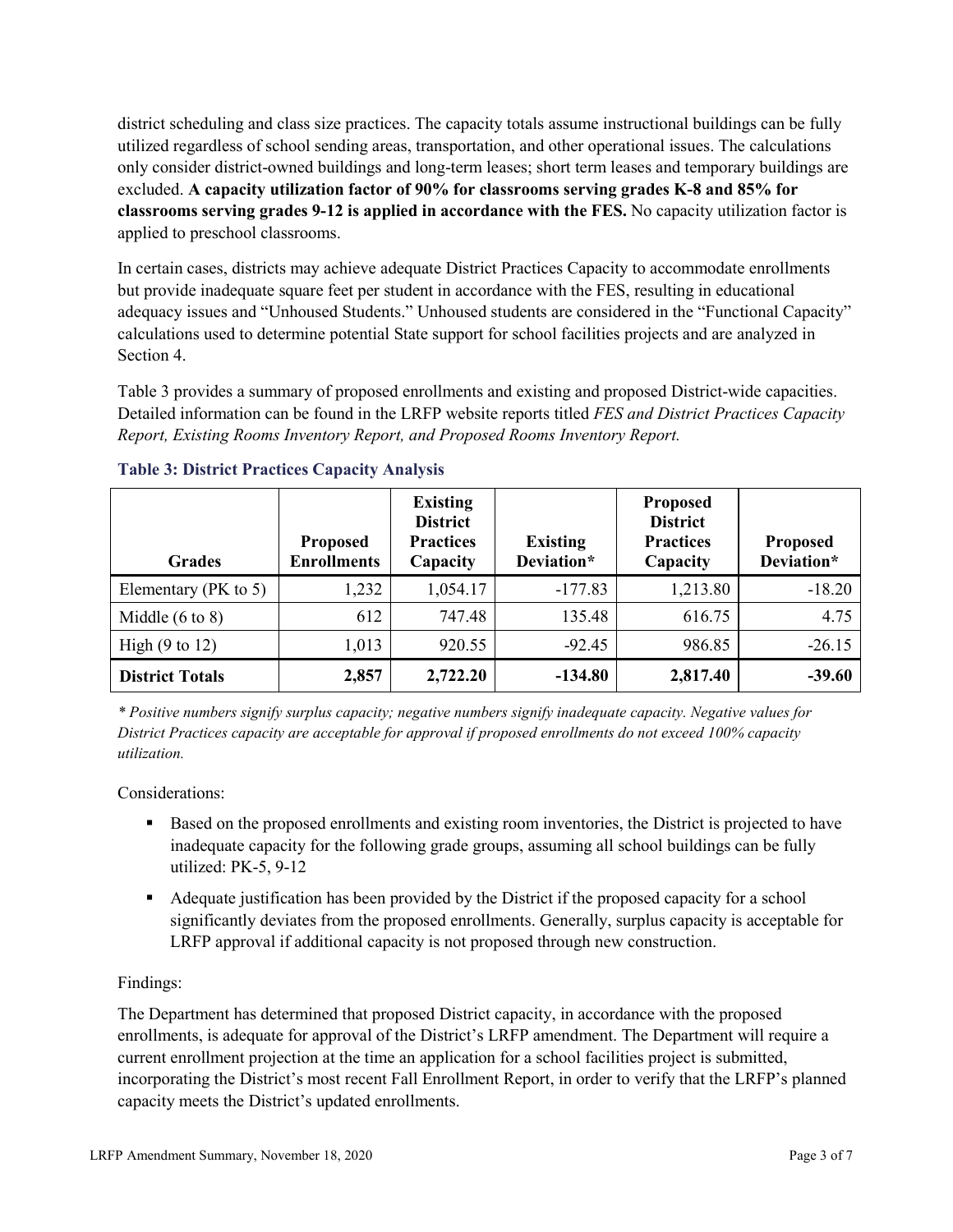#### **4. New Construction Funding Eligibility**

*Functional Capacity* was calculated and compared to the proposed enrollments to provide a **preliminary estimate** of Unhoused Students and new construction funding eligibility. **A final determination will be made at the time of project application approval.**

*Functional Capacity* is the adjusted gross square footage of a school building *(total gross square feet minus excluded space)* divided by the minimum area allowance per full-time equivalent student for the grade level contained therein. *Unhoused Students* is the number of students projected to be enrolled in the District that exceeds the Functional Capacity of the District's schools pursuant to N.J.A.C. 6A:26-2.2(c). *Excluded Square Feet* includes (1) square footage exceeding the FES for any pre-kindergarten, kindergarten, general education, or self-contained special education classroom; (2) grossing factor square footage *(corridors, stairs, mechanical rooms, etc.)* that exceeds the FES allowance, and (3) square feet proposed to be demolished or discontinued from use. Excluded square feet may be revised during the review process for individual school facilities projects.

Table 4 provides a preliminary assessment of the Functional Capacity, Unhoused Students, and Estimated Maximum Approved Area for Unhoused Students for each FES grade group. The calculations exclude temporary facilities and short-term leased buildings. School buildings proposed for whole or partial demolition or reassignment to a non-school use are excluded from the calculations pending project application review. If a building is proposed to be reassigned to a different school, the square footage is applied to the proposed grades after reassignment. Buildings that are not assigned to a school are excluded from the calculations. In addition, only preschool students eligible for state funding (former ECPA students) are included. Detailed information concerning the calculations can be found in the *Functional Capacity and Unhoused Students Report* and the *Excluded Square Footage Report.*

| Category                                     | $PK/K$ to 5 | 6 to 8   | 9 to 12   | <b>Total</b> |
|----------------------------------------------|-------------|----------|-----------|--------------|
| Eligible PK /K-12 Proposed Enrollments       | 1,232       | 612      | 1,013     |              |
| FES Area Allowance (SF/student)              | 125.00      | 134.00   | 151.00    |              |
| <b>Prior to Completion of Proposed Work:</b> |             |          |           |              |
| <b>Existing Gross Square Feet</b>            | 143,272     | 79,027   | 135,930   | 358,229      |
| <b>Adjusted Gross Square Feet</b>            | 134,832     | 75,180   | 134,708   | 344,720      |
| <b>Adjusted Functional Capacity</b>          | 1,078.66    | 561.04   | 892.10    |              |
| <b>Unhoused Students</b>                     | 153.34      | 50.96    | 120.90    |              |
| Est. Max. Area for Unhoused Students         | 19,168.00   | 6,828.00 | 18,255.20 |              |
| <b>After Completion of Proposed Work:</b>    |             |          |           |              |
| Gross Square Feet                            | 143,272     | 79,027   | 135,930   | 358,229      |
| New Gross Square Feet                        | $\theta$    | 0        | $\theta$  | $\Omega$     |
| <b>Adjusted Gross Square Feet</b>            | 134,832     | 75,180   | 134,708   | 344,720      |
| <b>Functional Capacity</b>                   | 1,078.66    | 561.04   | 892.10    |              |
| <b>Unhoused Students after Construction</b>  | 153.34      | 50.96    | 120.90    |              |
| Est. Max. Area Remaining                     | 19,168.00   | 6,828.00 | 18,225.20 |              |

#### **Table 4: Estimated Maximum Approved Area for Unhoused Students**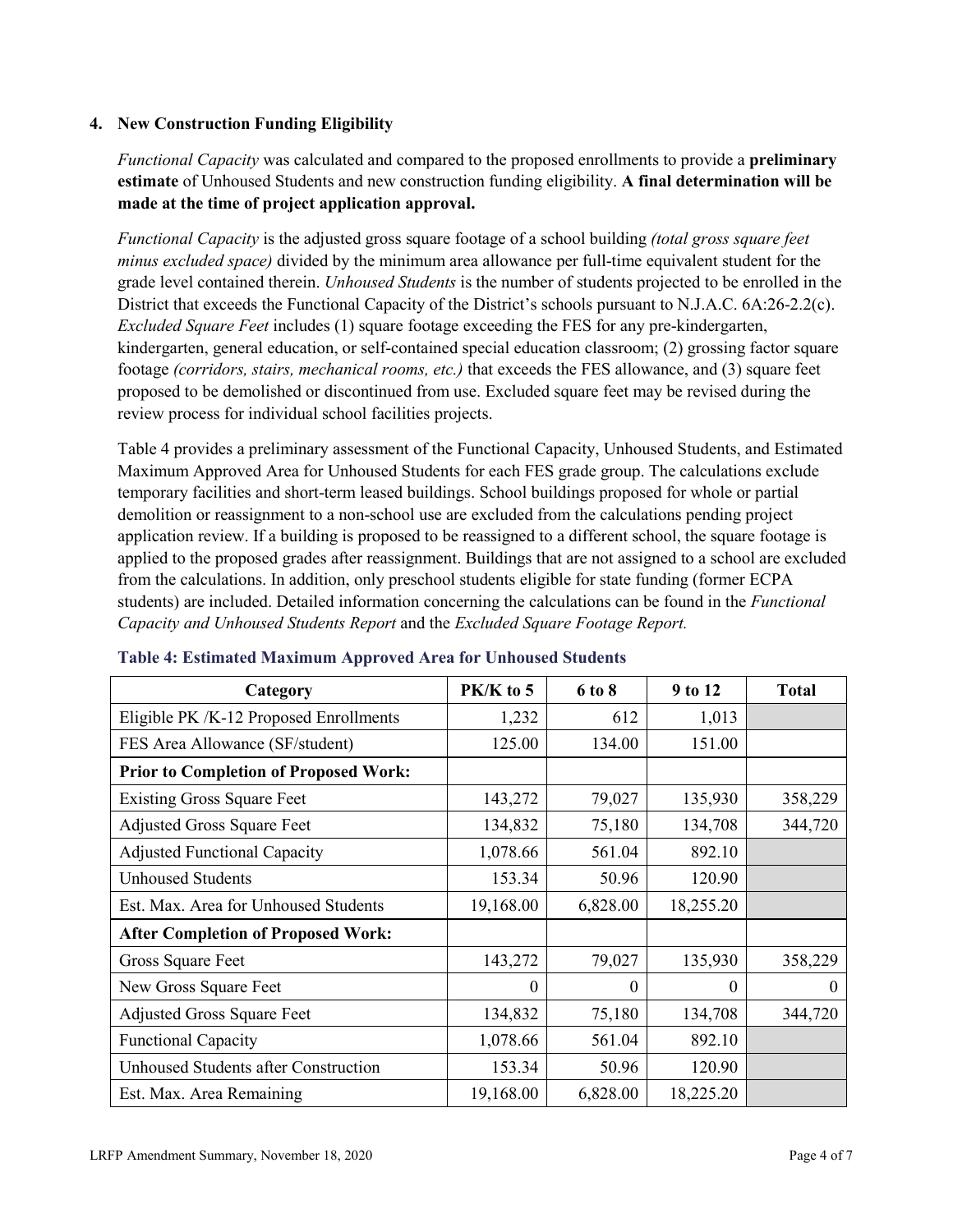Facilities used for non-instructional or non-educational purposes are ineligible for State support under the Act. However, projects for such facilities shall be reviewed by the Department to determine whether they are consistent with the District's LRFP and whether the facility, if it is to house students (full or part time) conforms to educational adequacy requirements. These projects shall conform to all applicable statutes and regulations.

Estimated costs represented in the LRFP by the District are for capital planning purposes only. The estimates are not intended to represent preliminary eligible costs or final eligible costs of approved school facilities projects.

Considerations:

- The District does not have approved projects pending completion, as noted in Section 1, that impact the Functional Capacity calculations.
- **The Functional Capacity calculations** *exclude* square feet proposed for demolition or discontinuation for the following FES grade groups and school buildings pending a feasibility study and project review: n/a.
- **Based on the preliminary assessment, the District has Unhoused Students prior to the completion** of proposed work for the following FES grade groups: PK-5, 6-8, 9-12.
- New construction is proposed for the following FES grade groups: n/a.
- Proposed new construction exceeds the estimated maximum area allowance for Unhoused Students prior to the completion of the proposed work for the following grade groups: n/a.
- The District, based on the preliminary LRFP assessment, will have Unhoused Students after completion of the proposed LRFP work. If the District is projected to have Unhoused Students, adequate justification has been provided to confirm educational adequacy in accordance with Section 6 of this determination.

## Findings:

Functional Capacity and Unhoused Students calculated in the LRFP are preliminary estimates. Preliminary Eligible Costs (PEC) and Final Eligible Costs (FEC) will be included in the review process for specific school facilities projects. A feasibility study undertaken by the District is required if building demolition or replacement is proposed per N.J.A.C. 6A:26-2.3(b)(10).

## **5. Proposed Work**

The District assessed program space, capacity, and physical plant deficiencies to determine corrective actions. Capital maintenance, or *"system actions,"* address physical plant deficiencies due to operational, building code, and /or life cycle issues. Inventory changes, or *"inventory actions,*" add, alter, or eliminate sites, site amenities, buildings, and/or rooms.

The Act (N.J.S.A. 18A:7G-7b) provides that all school facilities shall be deemed suitable for rehabilitation unless a pre-construction evaluation undertaken by the District demonstrates to the satisfaction of the Commissioner that the structure might pose a risk to the safety of the occupants even after rehabilitation or that rehabilitation is not cost-effective. Pursuant to N.J.A.C. 6A:26-2.3(b)(10), the Commissioner may identify school facilities for which new construction is proposed in lieu of rehabilitation for which it appears from the information presented that new construction is justified, provided, however, that for such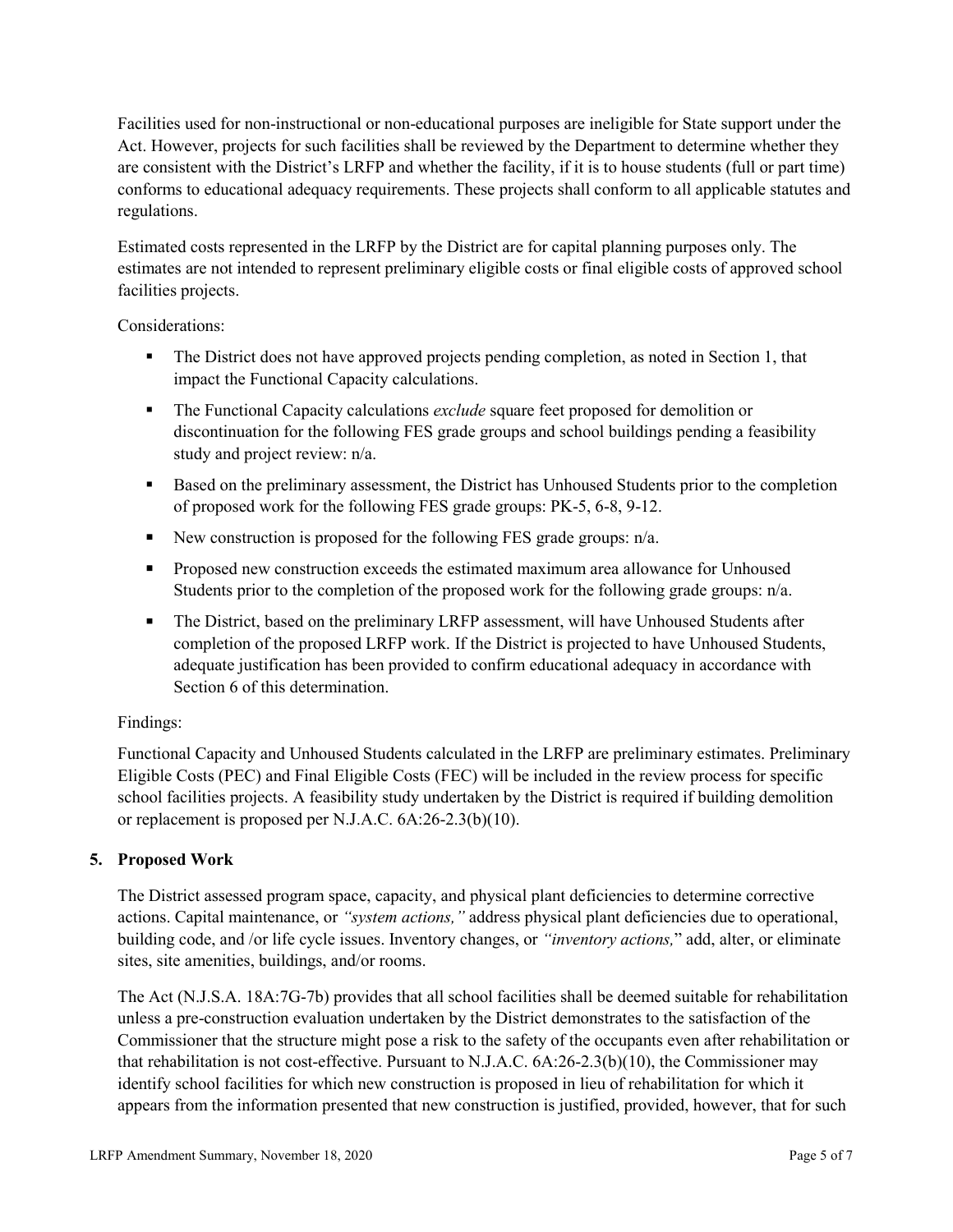school facilities so identified, the District must submit a feasibility study as part of the application for the specific school facilities project. The cost of each proposed building replacement is compared to the cost of additions or rehabilitation required to eliminate health and safety deficiencies and to achieve the District's programmatic model.

Table 5 lists the scope of work proposed for each school based on the building(s) serving their student population. Proposed inventory changes are described in the LRFP website reports titled *"School Asset Inventory Report and "Proposed Room Inventory Report."* Information concerning proposed systems work, or capital maintenance can be found in the "LRFP Systems Action Summary Report."

With the completion of the proposed work, the following schools are proposed to be eliminated: n/a; the following schools are proposed to be added: n/a.

| <b>Proposed Scope of Work</b>                                                                  | <b>Applicable Schools</b>                                                                    |
|------------------------------------------------------------------------------------------------|----------------------------------------------------------------------------------------------|
| <b>Renovation only</b> (no new construction)                                                   |                                                                                              |
| System actions only (no inventory actions)                                                     | East Dover Elementary (060), East Dover<br>Middle School (065)                               |
| Existing inventory actions only (no systems actions)                                           | n/a                                                                                          |
| Systems and inventory changes                                                                  | Academy Street Elementary (050), Dover<br>High School (040), North Dover Elementary<br>(070) |
| <b>New construction</b>                                                                        |                                                                                              |
| Building addition only (no systems actions)                                                    | n/a                                                                                          |
| Renovation and building addition (system, existing<br>inventory, and new construction actions) | n/a                                                                                          |
| New building on existing site                                                                  | n/a                                                                                          |
| New building on new or expanded site                                                           | n/a                                                                                          |
| Site and building disposal (in addition to above scopes)                                       |                                                                                              |
| Partial building demolition                                                                    | n/a                                                                                          |
| Whole building demolition                                                                      | n/a                                                                                          |
| Site and building disposal or discontinuation of use                                           | n/a                                                                                          |

#### **Table 5: School Building Scope of Work**

#### Findings:

The Department has determined that the proposed work is adequate for approval of the District's LRFP amendment. However, Department approval of proposed work in the LRFP does not imply the District may proceed with a school facilities project. The District must submit individual project applications with cost estimates for Department project approval. Both school facilities project approval and other capital project review require consistency with the District's approved LRFP.

## **6. Proposed Room Inventories and the Facilities Efficiency Standards**

The District's proposed school buildings were evaluated to assess general educational adequacy in terms of compliance with the FES area allowance pursuant to N.J.A.C. 6A:26-2.2 and 2.3.